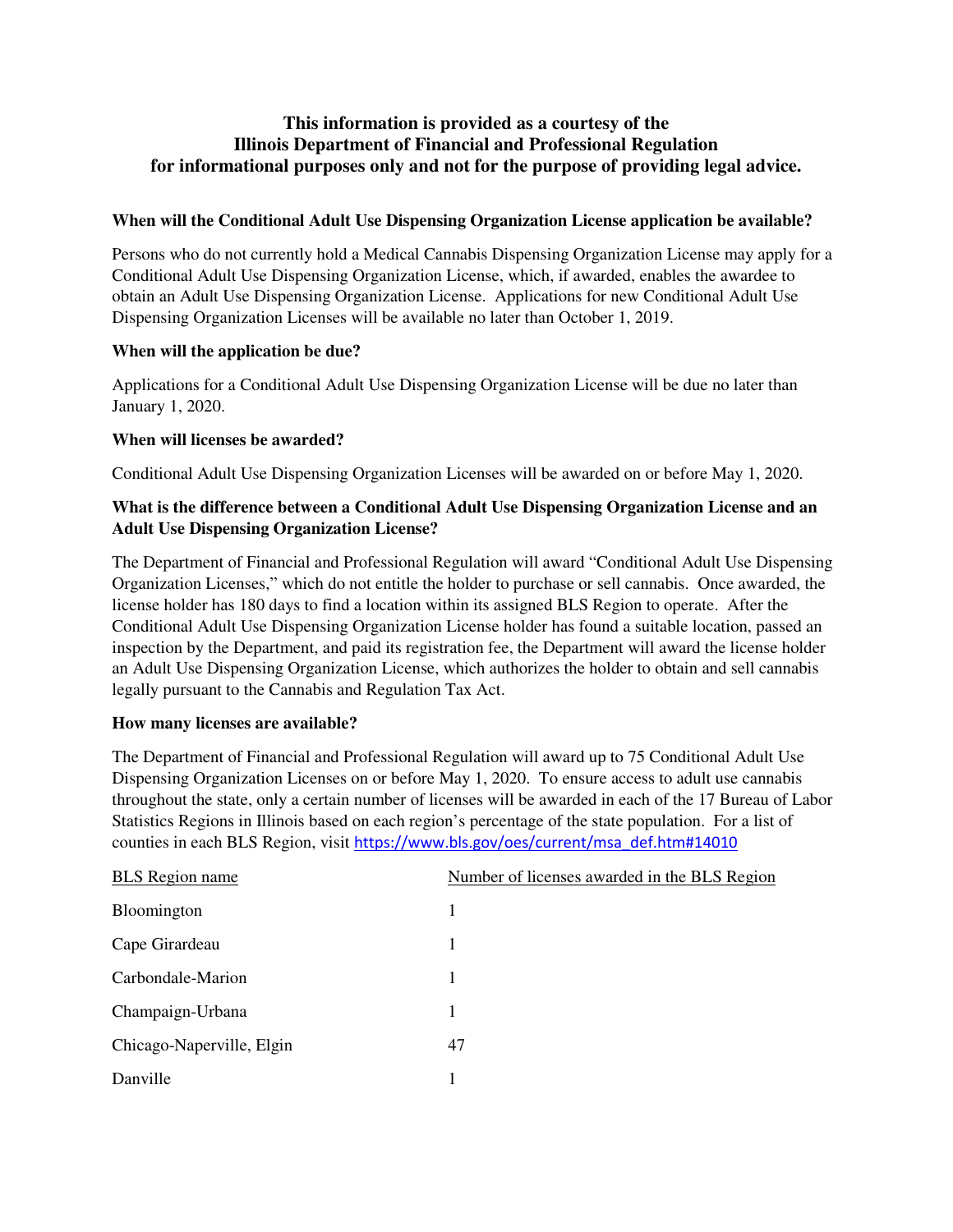| Davenport-Moline-Rock Island               | 1 |
|--------------------------------------------|---|
| Decatur                                    | 1 |
| Kankakee                                   | 1 |
| Peoria                                     | 3 |
| Rockford                                   | 2 |
| St. Louis                                  | 4 |
| Springfield                                | 1 |
| Northwest Illinois Nonmetropolitan Area    | 3 |
| West Central Illinois Nonmetropolitan Area | 3 |
| East Central Illinois Nonmetropolitan Area | 2 |
| South Illinois Nonmetropolitan Area        | 2 |

# **How will licenses be selected?**

The Department of Financial and Professional Regulation will rank applicants using the following scale:

- Suitability of Employee Training Plan (15 points)
- Security and Record Keeping (65 points)
- Business Plan, Financials, Operating Plan, and Floor Plan (65 points)
- Knowledge and Experience in Cannabis or Related Fields (30 points)
- Status as a Social Equity Applicant (50 points)
- Labor and Employment Practices (5 points)
- Environmental Plan (5 points)
- Illinois Owner (5 points)
- Status as a Veteran (5 points)
- Diversity Plan (5 points)

# Total: 250 points

If two or more applicants tie, the Department will score each tied applicant's Plan for Community Engagement to determine who will receive the license(s).

# **What are the fees for a new dispensing organization license?**

Non-Social Equity Applicants will pay a \$5,000 application fee. Should they be awarded a license, the fee for an Adult Use Dispensing Organization License is \$60,000 for a two-year license.

Social Equity Applicants will pay a \$2,500 application fee. Should they be awarded a license, the fee for an Adult Use Dispensing Organization License is \$30,000 for a two-year license.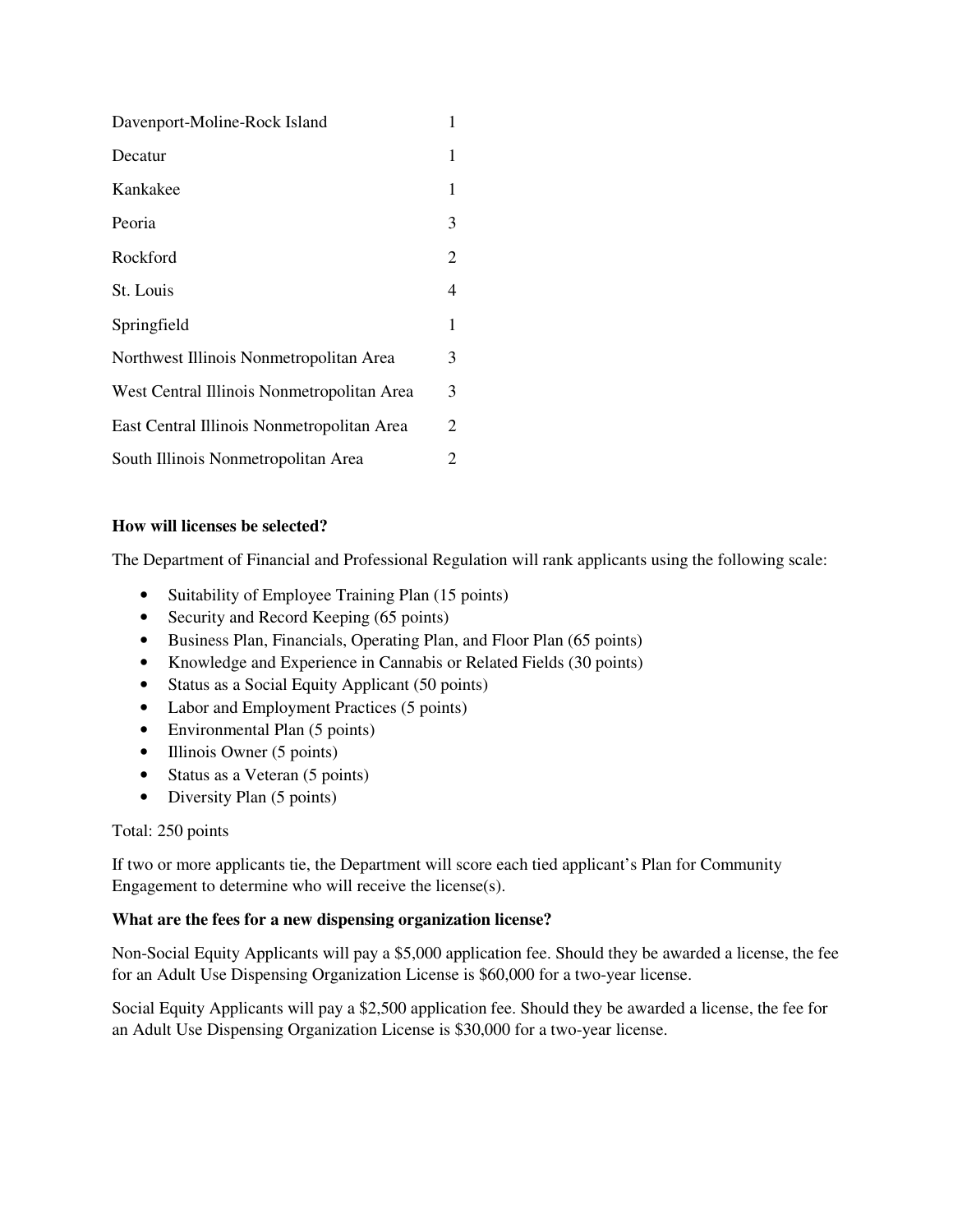### **What is a social equity applicant?**

A Social Equity Applicant means an applicant this is an Illinois resident that meets the one of the following criteria:

- The applicant has at least 51% ownership and control by one or more individuals who have resided for at least 5 of the preceding 10 years in a Disproportionately Impacted Area\*;
- The applicant has at least 51% ownership and control by one or more individuals who:
	- o Have been arrested for, convicted of, or adjudicated delinquent for any offense that is eligible for expungement under the Cannabis Regulation and Tax Act\*\*; or
	- o Is a member of an impacted family\*\*\*
- The applicant has at least 10 full-time employees and at least 51% of whom:
	- o Currently reside in a Disproportionately Impacted Area; or
	- o Have been arrested for, convicted of, or adjudicated delinquent for any offense that is eligible for expungement under the Cannabis Regulation and Tax Act or a member of an impacted family.

"Disproportionately Impacted Area" means a census tract or comparable geographic area that:

- (1) Meets one of the following criteria:
- The area has a poverty rate of at least 20%;
- 75% or more of the children in the area participate in the federal free lunch program;
- At least 20% of the households in the area receive assistance under the Supplemental Nutrition Assistance Program; or
- The area has an average unemployment rate that is more than 120% of the national average for a period of at least 2 consecutive calendar years preceding the date of the application; and
- (2) Has high rates of arrest, conviction, and incarceration related to the sale, possession, use, cultivation, manufacture, or transport of cannabis.

The Department of Commerce and Economic Development will determine which areas fit the definition of Disproportionately Impacted Area..

\*\* "Offenses eligible for expungement for expungement under the Cannabis Regulation and Tax Act include possession of cannabis up to 500g or the manufacturing and delivery of up to 30g of cannabis.

\*\*\*"Member of impacted family" means an individual who has a parent, legal guardian, child, spouse, or dependent, or was a dependent of an individual who, prior to the effective date of the Act, was arrested for, convicted of, or adjudicated delinquent for any offense that is eligible for expungement under this Act.

# **What are the requirements to be a principal officer?**

A principal officer includes a licensed cannabis business establishment's board member, owner with more than 1% interest of the total cannabis business establishment or more than 5% interest of the total cannabis business establishment of a publicly traded company, president, vice president, secretary, treasurer, partner, officer, member, manager member, or person with a profit sharing, financial interest, or revenue sharing arrangement. The definition includes a person with authority to control the cannabis business establishment and a person who assumes responsibility for the debts of a cannabis business establishment.